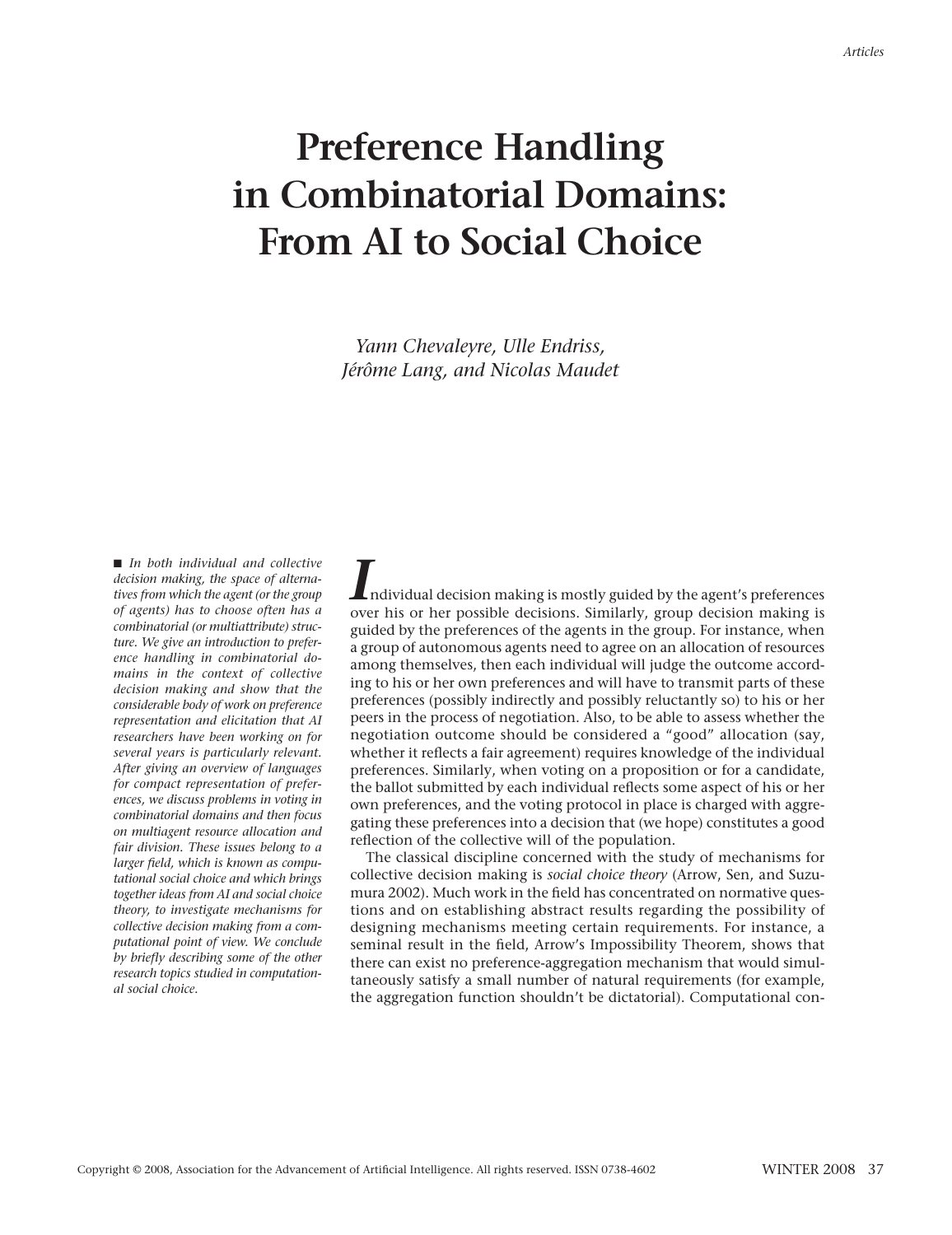cerns, however, have mostly been neglected: What is the computational complexity of the mechanisms proposed by social choice theorists? What are the appropriate algorithmic techniques for these problems? What happens if the number of alternatives to choose from becomes very large?

Such considerations have given rise to an interdisciplinary research effort at the interface of AI and computer science with social choice theory, sometimes dubbed *computational social choice.* On the one hand, computational social choice is concerned with the application of techniques developed in computer science, such as complexity analysis or algorithm design, to the study of social choice mechanisms, such as voting procedures or fair division algorithms. On the other hand, computational social choice seeks to import concepts from social choice theory into AI and computing. For instance, social welfare orderings originally developed to analyze the quality of resource allocations in human society are equally well applicable to problems in multiagent systems or network design.

Known methods for collective decision making and classical results from social choice theory may not always be applicable when the number of alternatives from which to choose is large. This is particularly true when the set of alternatives has a combinatorial structure. Examples include negotiation over indivisible goods (where the number of bundles an agent may obtain is exponential in the number of goods) or the election of a committee (where the number of possible committees is exponential in the number of seats to be filled). For such combinatorial problems, the mere representation of the preferences of individuals over different alternatives becomes a nontrivial problem. Here methods for preference representation and elicitation developed in AI can make an important contribution.

In this article we are going to review some of the languages for compact representation of preferences that are good candidates for modeling problems of collective decision making in combinatorial domains. We are then going to focus on two classes of collective decision-making problems where the space of alternatives has a combinatorial structure. The first one is the problem of voting in combinatorial domains. Electing a committee rather than a single candidate is a typical example for this problem. The second one is multiagent resource allocation, the problem of finding a suitable division of goods among several agents. This is of course a problem that has been studied in multiagent systems and AI for some time. Here we are going to specifically highlight concepts form the social choice and welfare economics literature, which provides useful definitions for what should be considered a fair allocation of goods. We conclude by mentioning some of the other topics that have recently been addressed in the computational social choice literature.

## Preferences in Combinatorial Domains

Collective decision making in combinatorial domains first and foremost requires modeling the preferences of individual decision makers over alternatives with a combinatorial structure. In our discussion of preference-representation languages, we start by listing some natural requirements for such languages. Following this general discussion, we are going to describe informally, for the sake of illustration, a couple of concrete preference-representation languages that have been proposed in the literature—CP-nets and bidding languages for combinatorial auctions.

#### Desirable Properties

When choosing (or designing) a language for representing preferences, there are at least the following five objectives to be considered: (high) expressive power, relative succinctness, (low) complexity, elicitation-friendliness, and cognitive appropriateness. We shall briefly elaborate on each one of these here.

Concerning *expressive power,* a first question to ask is whether the chosen representation language can in fact represent all the preference structures we are interested in. As expressive power will have to be balanced with other considerations, such as complexity and succinctness of representation, the most expressive languages are not always the most attractive ones. If possible, we may want to design our languages so as to be able to exactly express the preference structures of interest, and no others. Also, some languages have more than one way of expressing some particular structures, while others have a unique representation for any preference structure they can express.

If we have two or more languages at our disposal that can all express the preference structures of interest, we may ask which language has more succinct representations. We would like to be able to encode a preference structure in as little space as possible. This point is particularly important for preferences over combinatorial domains. Formally, we say that language  $\mathcal L$  is at least as succinct as language  $L'$ , with respect to a given class of preference structures if and only if any preference structure from that class that can be expressed in  $\mathcal{L}'$  can also be expressed in  $\mathcal L$  without a significant (that is, superpolynomial) increase in size. Coste-Marquis et al. (2004), for example, study the expressive power and relative succinctness of some logic-based languages for representing ordinal preferences.

Third, for any given language, we can analyze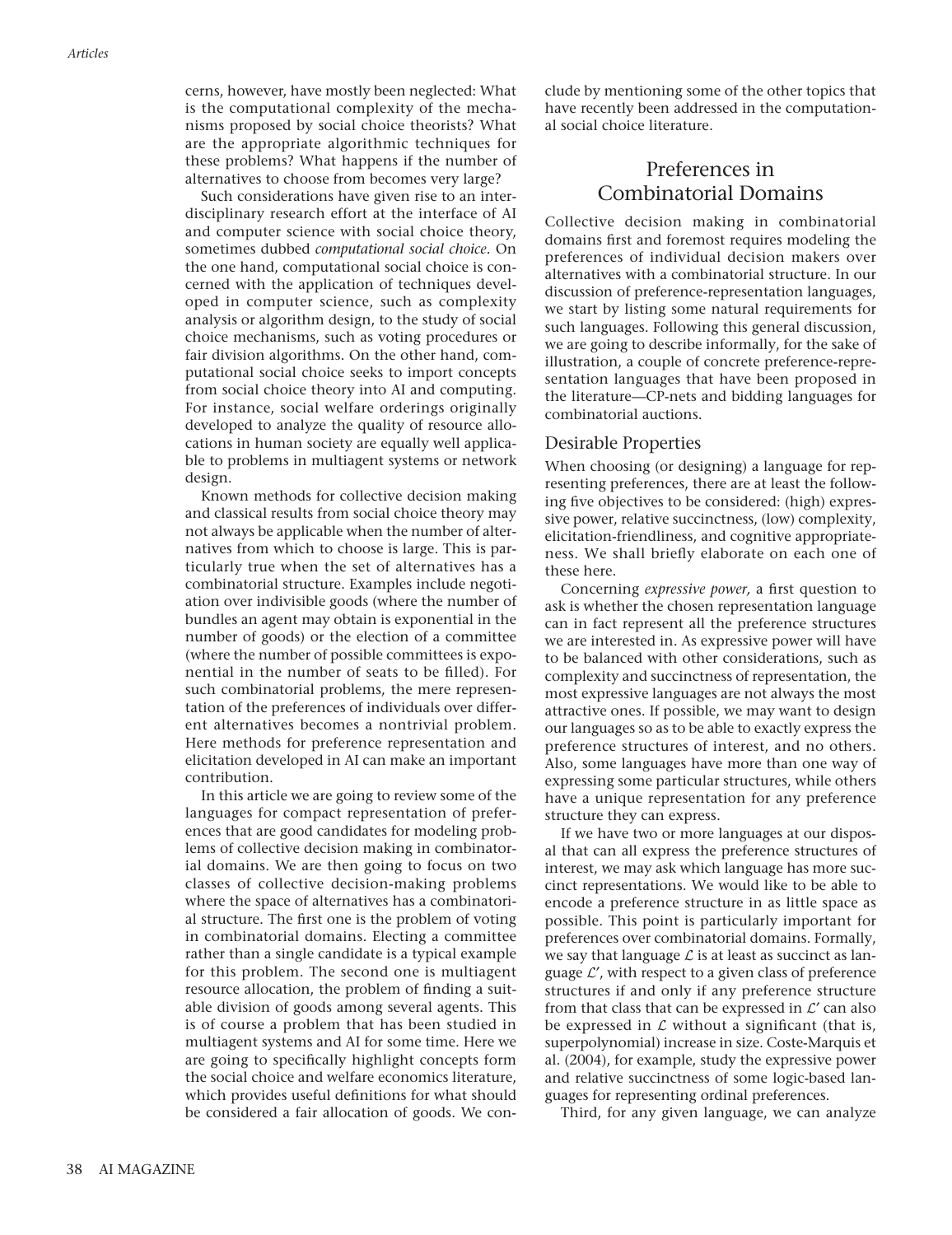the computational complexity of various related tasks. Such tasks include, for instance, finding a nondominated alternative, checking whether an alternative is preferred to another one, whether an alternative is nondominated, or whether all nondominated alternatives satisfy a given property. (An alternative is said to be dominated if there is another alternative that is preferred to the former.) Such complexity results can provide hints as to the practical usability of certain languages.

Another criterion to consider is elicitationfriendliness: How difficult is it to elicit the preferences of an agent so as to represent them in a given language? This covers both elicitation of preferences from a human user and the design of algorithms for eliciting those parts of a preference structure from a software agent that are actually relevant to the task at hand. The topic of preference elicitation is discussed in detail in two other contributions to this special issue (Braziunas and Boutilier 2008, and Pu and Chen 2008).

As a final point we mention the issue of cognitive relevance. Arguably, preference-representation languages that resemble the way humans think about preferences have some advantages, for instance in terms of elicitation from a human subject. By its very nature, this parameter is somewhat more difficult to assess formally than the other criteria mentioned before.

#### Types of Languages

We do not have the space for giving an exhaustive list of languages for modeling preferences in combinatorial domains here, so we attempt only a rough taxonomy and then describe two languages in more detail.

A first dichotomy deals with the nature of the preferences represented: some languages are tailored to compactly represent cardinal preferences (utility functions) while others are meant to represent ordinal preferences (preference relations). A second dichotomy is concerned with the nature of the language itself. Some of these languages are graphical, for instance CP-nets (discussed later) or GAI-nets (Braziunas and Boutilier 2008): they consist of a structural part that expresses the links between variables, and a "table" part containing the local preferences. Some other languages are based on propositional logic (or possibly a fragment of it): prioritized goals, distance-based goals, weighted goals, bidding languages for combinatorial auctions (see below), and conditional logics of preference. Lang (2004) gives a survey of logical languages for compact preference representation. Finally, some languages are domain-specific (for instance, they may be tailored for expressing bids in auctions), while others are not.

We now describe in more detail two typical languages that are commonly used and that are, to

some extent, representative of the whole variety of languages. The first is a language for ordinal preferences; the second is a language for cardinal preferences.

#### CP-Nets

Conditional preference networks, or CP-nets, are a language for specifying preferences based on the notion of conditional preferential independence (Boutilier et al. 2004). Formally, a CP-net is a pair consisting of a directed graph *G* whose vertices are the variables and a collection of conditional preference tables, one for each variable. The table for variable **X** contains, for each instantiation of its parent variables in *G,* a preference relation on the value domain of **X**. Consider the CP-net, shown in the top part of figure 1, over the two binary variables **X** and **Y**, with possible values *x, x*′ for **X** and *y, y*′ for **Y**.

The directed graph *G* means that the agent's preference over the values of **X** is unconditional, and that her preference over the values of **Y** (and **Z**) is fully determined given the value of **X** (and the values of **X** and **Y**, respectively). The local preference tables express preferences between the values of a variable, everything else being equal (ceteris paribus). For instance, in the table for **Y**, the item  $x : y \succ y'$  means that when *x* is true, then *y* is preferred to *y*′ for any fixed value of **Z**. Therefore, in the preference relation expressed by the CP-net, we have  $xyz \succ xy'z$  and  $xyz' \succ xy'z'$ . The preference relation induced by the CP-net is then the transitive closure of all these preference items directly induced from the conditional preference tables. It is shown in the bottom part of figure 1.

In much of the literature, the graph *G* is assumed to be acyclic. Under this assumption, the induced preference relation is a strict partial order possessing a dominating element.

CP-nets are not fully expressive, because some preference relations are not expressible by CP-nets. On the positive side, preferences expressed as CPnets are easy to elicit, provided that the graph *G* is known and possesses a small enough number of edges. To see informally how succinct they are, notice that the space needed to specify a CP-net is exactly the cumulated size of its tables, whereas the explicit representation of the preference relation is always exponentially large. Finally, optimization queries are computationally easy, provided that *G* is acyclic.

## Combinatorial Auction Bidding Languages

Combinatorial auctions are auctions in which the auctioneer is offering not just one but a whole set of goods for sale. Potential buyers can make bids for subsets of this set of goods and the auctioneer has to choose which of the bids to accept. So-called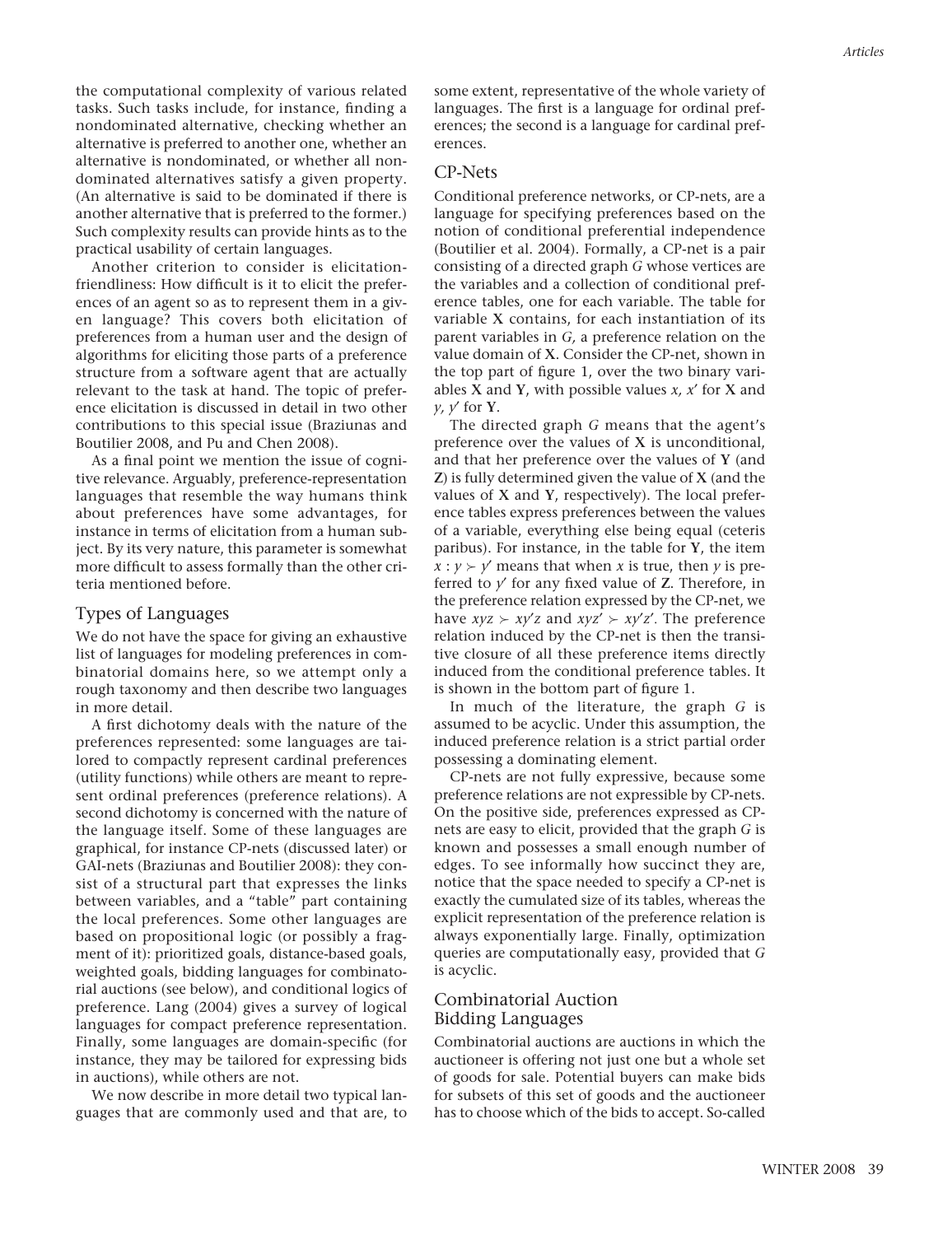

*Figure 1. Example of a CP-Net and the Induced Preference Relation.*

bidding languages are used to allow agents to communicate bids (in other words, their preferences) to the auctioneer. While strategic considerations may cause agents not to report their *true* preferences, this issue is not relevant from the viewpoint of preference representation. Preference structures here are valuation functions mapping bundles of goods to prices. They are usually assumed to be monotonic.

We briefly review the core ideas from the OR/XOR family of bidding languages; for a detailed survey, see Nisan (2006). Bids are expressed as combinations of atomic bids of the form  $\langle S, p \rangle$ , where  $p$  is the amount the bidder is prepared to pay for the bundle of goods *S.* In the OR language, the valuation of a bundle is taken to be the maximal value that can be obtained when computing the sum over disjoint bids for subsets of the bundle. For instance, consider the following bid:

 $\langle \{a\},2\rangle$  OR  $\langle \{b\},\,2\rangle$  OR  $\langle \{c\},\,3\rangle$  OR  $\langle \{a,\,b\},5\rangle$ 

This expresses that the bidder is willing to pay \$2 for *a* or *b* alone, \$3 for *c* alone, \$5 for both *a* and *b,* and \$8 for the full set. The OR language is not fully expressive as it cannot represent submodular valuations. For example, there is no way to specify that you would only want to pay \$7 for the full set.

In the XOR language, atomic bids are taken to be mutually exclusive. In this case, the valuation of a bundle is simply the highest value offered for any of its subsets. The XOR language can express any monotonic valuation function (provided it maps the empty bundle to 0). On the downside, it is typically not very succinct for interesting classes of valuations, as it essentially amounts to enumerating all bundles with nonzero valuation. For instance, the simple valuation function that maps each bundle to its cardinality can be expressed using a linear number of OR bids, but requires exponential space in the XOR language. It is also possible to combine the OR and the XOR operator to obtain bidding languages with better expressiveness and succinctness properties than the pure OR and XOR languages.

An interesting alternative is to simulate XOR bids by means of OR bids. The idea is to introduce so-called dummy items, which have no function other than making bundles mutually exclusive. For instance, to express that the set {*a, b, c*} in our earlier example should be valued at \$7, we could add the dummy item *d* to obtain  $\langle \{c, d\}, \mathcal{S} \rangle$  and  $\langle \{a, b, d\}, \mathcal{S} \rangle$ 5), and to bid in addition on  $\langle \{a, b, c\}, 7 \rangle$ . This bid-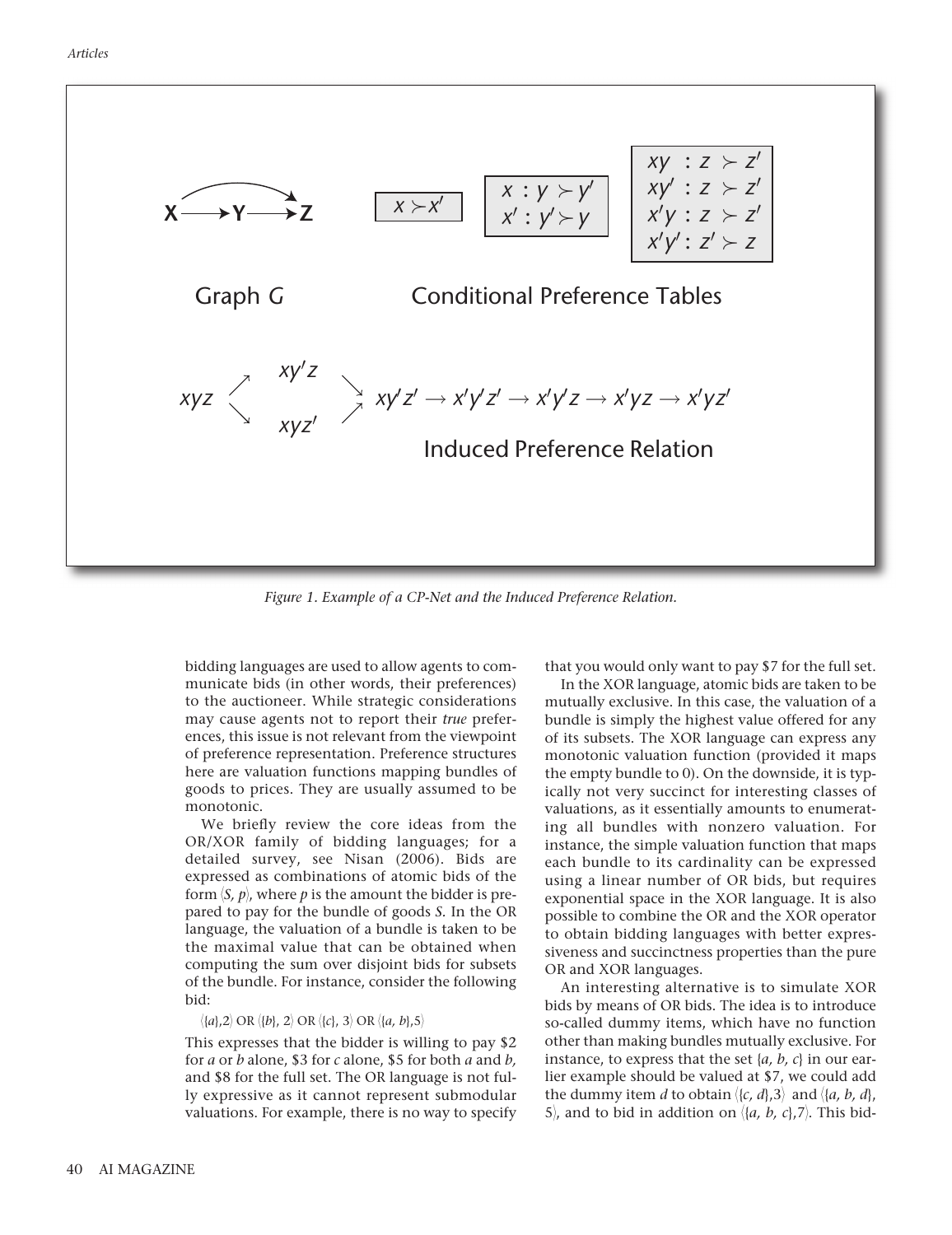Another approach to designing bidding languages has been to use propositional formulas describing desirable combinations of goods as bids and to allow arbitrary subformulas of these formulas to be annotated with prices (Boutilier and Hoos 2001). Such languages belong to a more general family of languages that make use of formulas of propositional logic to characterize desirable aspects of the alternatives to be decided upon and to pair these formulas with numerical weights indicating their importance (see for instance Chevaleyre, Endriss, and Lang [2006]) for expressivity and succinctness results regarding such languages).

## Voting in Combinatorial Domains

In many contexts, a group of voters has to make a common decision on several possibly related issues. For instance, imagine a set of friends have to agree on a common menu to be composed of a first course, a main course, a dessert, and a wine. Some of them may have preferential dependencies; for instance, they may prefer white wine if the main course is fish and red wine otherwise. Another example would be that the inhabitants of some local community have to make a joint decision over several related issues of local interest, for instance, to decide whether some new public facility such as a swimming pool or a tennis court should be built. Such elections are called *multiple referenda.* A third example is committee elections. Suppose the members of an association have to elect a steering committee, composed of a president, a vice-president, and a treasurer. In such situations, voters typically have preferential dependencies; for instance, they would not like the president and the treasurer to be close friends (nor enemies).

#### Multiple Election Paradoxes

As soon as voters have preferential dependencies between issues, it is generally a bad idea to decompose a voting problem on *p* issues into a set of *p* smaller problems, each one bearing on a single issue, because this can give rise to "multiple election paradoxes." Such paradoxes have been studied by a number of authors (Brams, Kilgour, and Zwicker 1998; Benoit and Kornhauser 1999; Lacy and Niou 2000).

Consider the following example. A joint decision has to be made about whether or not to build a new swimming pool (*S* or *S*′) and a new tennis court (*T* or *T*′). Assume that the preferences of voters 1 and 2 are  $ST' \succ ST \succ ST' \succ ST$ , those of voters 3 and 4 are  $S'T \succ ST' \succ ST' \succ ST$ , and those of voter 5 are  $ST \succ ST' \succ S'T \succ S'T'$ .

The first complication in this example is that

voters 1 to 4 will feel ill at ease when asked to report their projected preference on {*S, S*′} and {*T, T*′}. Only voter 5 knows that whatever the other voters' preferences about {*S, S*′} (respectively {*T, T*′}), she or he can vote for *T* (respectively *S*) without any risk of experiencing regret. Experimental studies suggest that most voters tend to report their preferences optimistically in such situations; for instance, voters 1 and 2 would likely report a preference for *S* over *S*′.

The second problem (the paradox itself) is that under this assumption that voters report optimistic preferences, the outcome will be *ST*, which is the worst outcome for all but one voter. How can such paradoxes be avoided? Reformulating the question in a more constructive way: how should a vote on related issues be conducted?

### Possible Solutions

We can list five ways of proceeding, each of which has its own pitfalls. The first four work at the global level, where voters vote for combinations of values, while the last one works at the local level (through a decomposition of the problem).

Solution 1 is to ask voters to report their entire preference relation explicitly on the set of alternatives and then apply a fixed voting rule.

Solution 2 consists in asking voters to report only a small part of their preference relation (for instance, their *k* most preferred outcomes, where *k* is a small number) and apply a voting rule that needs this information only. The plurality rule, for instance, which chooses the candidate ranked first by the highest number of voters, is such a rule.

Solution 3 consists in limiting the number of possible combinations that voters may vote for.

Solution 4 requires each voter to express his or her preferences as an input in some fixed compact representation language and then applies a fixed voting rule to the profile consisting of the preference relations induced by the voters' inputs.

Finally, solution 5 imposes a partitioning of the domain and requires the voters to vote separately on each issue, either simultaneously or sequentially (in the latter case, the outcome of the vote on one issue is revealed to the voters before they vote on subsequent issues).

Let us now analyze these five proposals. Solution 1 works only if the number of issues is very small. Suppose we have 10 binary issues. Then voters surely would not want to bother spending a few hours (and lots of energy) enumerating 2<sup>10</sup> alternatives! Solution 2 requires little communication, but this is its only merit, as it is likely to give catastrophic results as soon as the number of issues is not very small. For instance, using the plurality rule when the number of issues is significant and the number of voters is small could well result in a situation where no outcome gets more than one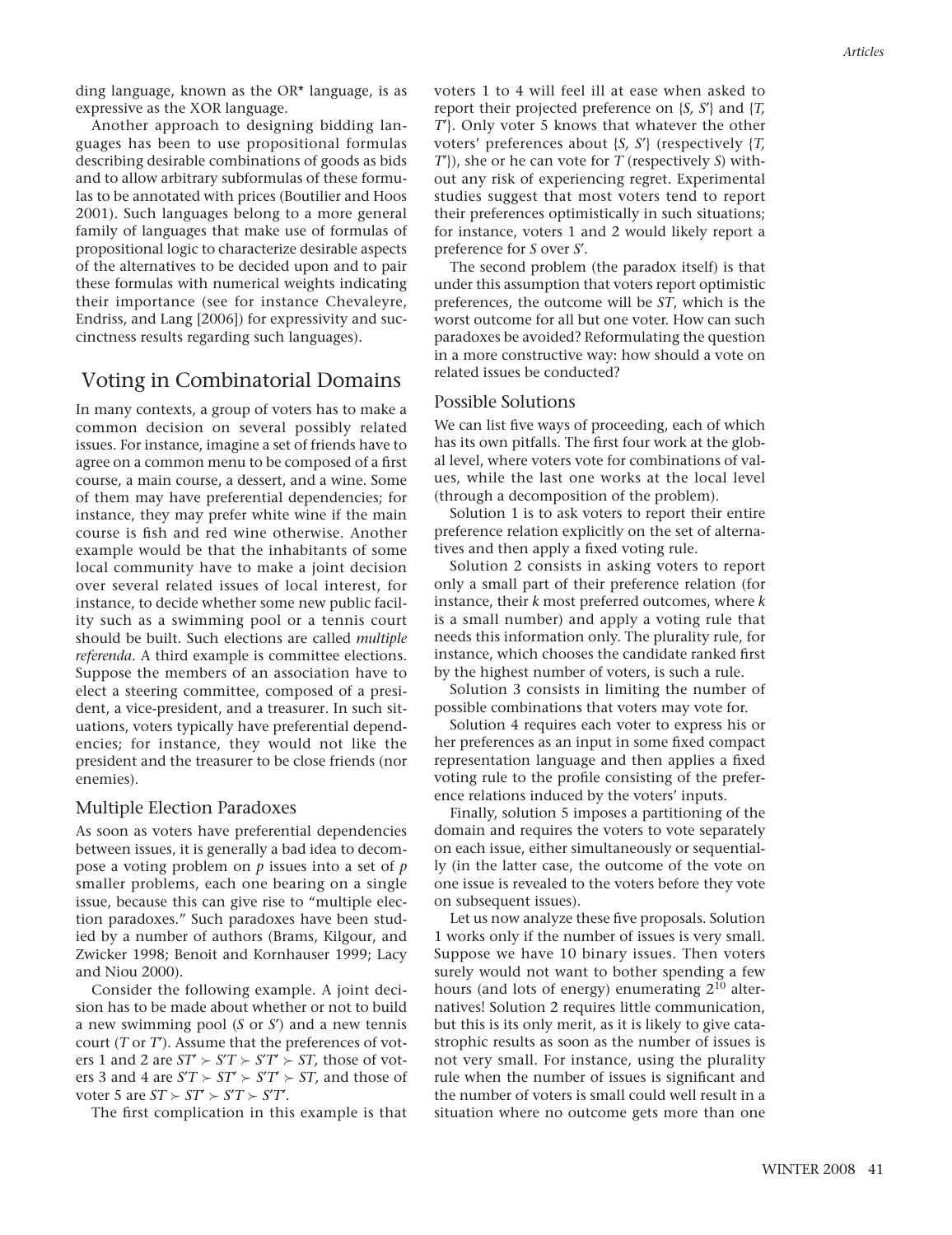vote, in which case plurality would give an extremely poor (namely, entirely random) result. Solution 3, advocated by Brams, Kilgour, and Zwicker (1998), presents the chairperson with a very problematic choice and introduces a strong level of arbitrariness. Solution 4, also known as "combinatorial vote" (Lang 2004), presents two difficulties: first, the language has to be elicitationfriendly; and second, the complexity of computing the outcome is very high in most cases.

Solution 5 has been first supported by Lacy and Niou (2000), who show that if the voters' preferences are separable (which means that each voter's preference on the values of an issue is independent from the outcome on other issues), then the approach is safe. However, separability is a very demanding assumption that is unlikely to be met in practice. Several recent papers (Lang 2007; Xia, Lang, and Ying 2007) impose a much weaker domain restriction than separability under which sequential voting can be applied "safely": informally, the condition should be that each time a voter is asked to report his or her preferences on a single issues or a small set of issues, these preferences do not depend on the values of the issues that have not been decided yet. Formally, this can be expressed as the following condition: there is a linear order  $\mathcal{O} = \mathbf{X}_1 > ... > \mathbf{X}_p$  on the set of issues such that for every voter *v* and every *j,* the preferences of  $v$  on  $X_i$  are preferentially independent from  $X_{j+1}$ , …,  $X_p$  given  $X_1$ , …,  $X_{j-1}$ . If this property is satisfied, then sequential voting rules can be defined in the following way. Let  $r_1$ , ...,  $r_n$  be voting rules on the domains of  $X_1$ , ...,  $X_n$ , respectively. Then the sequential composition of  $r_1$ , ...,  $r_n$  is defined as follows: first, since all voters have unconditional preferences over the values of  $X_1$ ,  $r_1$ can be applied to these preferences about  $X_1$  so as to make a decision on the value of  $X_1$ ; then, given this value  $d_1$  chosen for  $X_1$ , voters have welldefined preferences over the values of  $X_2$  that are independent of  $X_3$ , ...,  $X_n$ ; therefore  $r_2$  is applied to these local preferences over  $X_2$ , and so on. In order to compute the outcome of these sequential voting rules, we do not need to know the voters' full preference relations: it suffices for each voter to express a CP-net, with the condition that the dependency graph of the CP-nets is acyclic and common to all voters.

As an example, consider two binary variables **X** and **Y**, with the ordering  $X > Y$ . Each local rule is the plurality rule (which, since domains are binary, coincides with the majority rule). Consider seven voters, three of whom express the preference relation  $x'y \succ x'y' \succ xy' \succ xy$ , two  $xy \succ xy' \succ x'y' \succ x''$ *x*<sup>'</sup>*y*, and two  $xy' \succ xy \succ x'y \succ x'y'$ . The voters' preferences over the values of **X** are first elicited (which is easy, since, by assumption, these preferences are unconditional). Since four voters out of seven prefer *x* to *x'*, the decision  $X = x$  is taken. Now, voters are asked about their preferences on the values of **Y** given  $X = x$ . Given  $X = x$ , five voters out of seven prefer *y'* to *y*, therefore the decision  $Y = y'$  is taken and the final decision is *xy*′.

#### Preference Aggregation

So far we have focused on voting. While a voting rule outputs a single candidate, an aggregation function outputs a collective preference relation or utility function. Ideally, if the voters' preferences are represented in some language, we would like the output to be represented in the same language: for instance, we would want to aggregate a collection of GAI-nets into a GAI-net (Gonzales, Perny, and Queiroz 2006), or similarly for CP-nets (Rossi, Venable, and Walsh 2004).

## Multiagent Resource Allocation and Fair Division

Another important application domain that has attracted a great deal of attention in computer science and AI in recent years is multiagent resource allocation (Chevaleyre et al. 2006). Different variants have been studied, but a typical setting involves a set of indivisible goods that need to be distributed among a set of agents. Typically, goods exhibit different kinds of synergies between them and cannot be considered independently without risking undesirable outcomes. This means that agents have to express preferences over a combinatorial domain. Specifically, the number of bundles of goods an agent might receive is exponential in the number of goods. The allocation mechanism that has being studied most is that of combinatorial auctions, where the efficiency criterion used to evaluate the quality of an allocation is typically the revenue of the auctioneer.

Multiagent resource allocation shares some obvious similarities with voting in combinatorial domains: agents report preferences on several alternatives (here, possible allocations of goods to agents), and a collective decision has to be taken on the allocation that should be selected as the outcome of the procedure. Conitzer (2008) discusses some of these similarities between voting and resource allocation (focusing on combinatorial auctions, as one class of allocation procedures) in detail. It is useful though, to also emphasize some of the distinctive features of resource-allocation problems, as opposed to voting. Among these are the lack of so-called externalities*,* the fact that payments may enter the process, and the consideration of fairness requirements.

Regarding the first of these, in the context of resource-allocation problems, agents are mostly assumed to worry only about *their own* bundle of resources and to be indifferent to what the others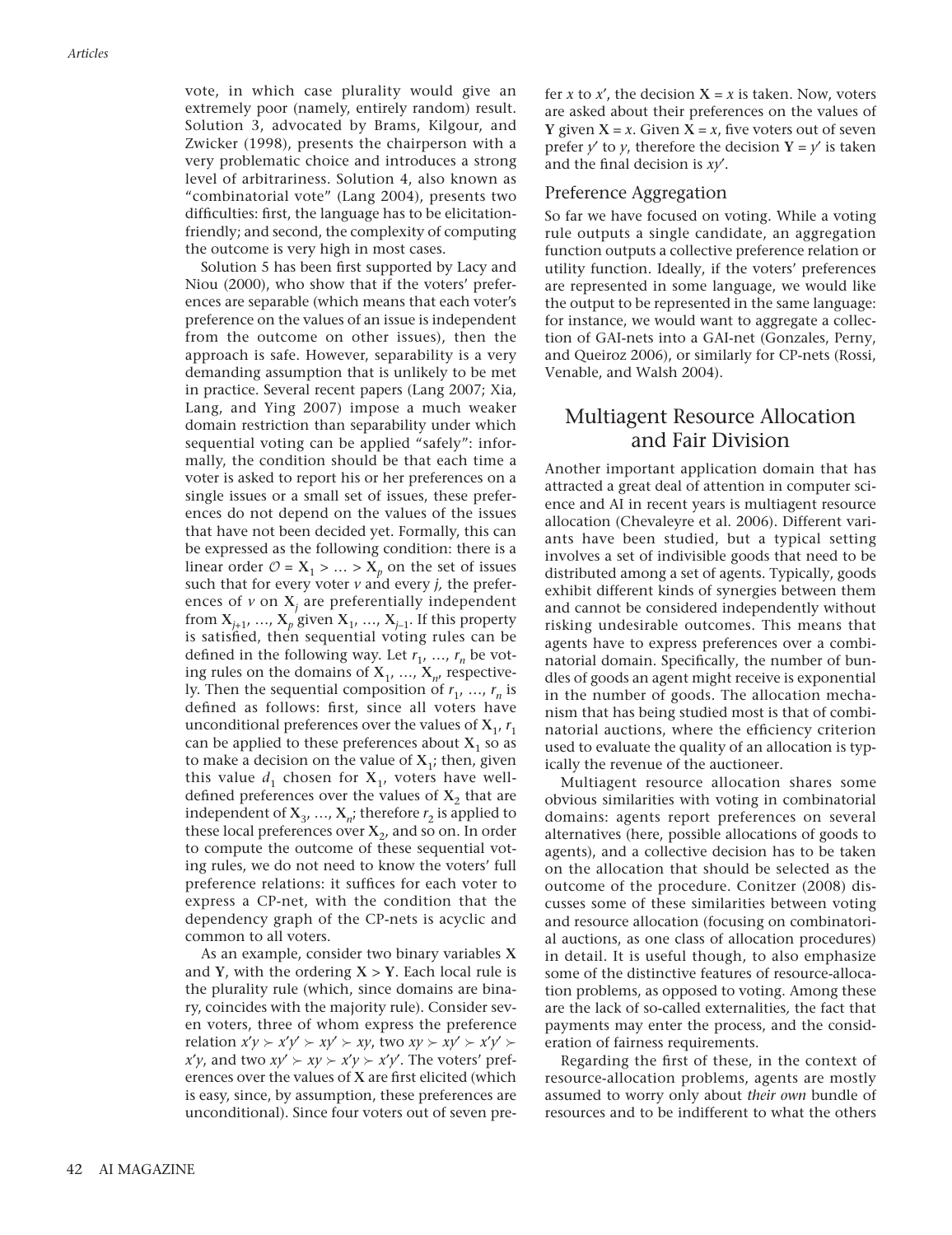receive. This is known as the "no externalities" assumption. In other words, in the context of an election, all voters are asked to express a preference over the same set of alternatives, while in multiagent resource allocation they only express preferences regarding their own lot. Solving a resourceallocation problem by having agents vote on possible allocations and then applying a voting rule would be conceivable in theory, but it would also be unnecessarily complex.

A second distinctive feature is that allocation problems often include a monetary component that is not found in voting. Including the possibility for monetary payments between agents enlarges the range of possible deals that can be made, and using techniques from mechanism design, such payments can also be used to give agents incentives to truthfully reveal their preferences.

As mentioned previously, a third distinctive feature of resource allocation is the consideration of fairness issues. More generally speaking, there is a whole range of different (economic) efficiency and fairness criteria that we may wish to apply to assess the quality of an allocation of resources to agents. The distinction between fairness and efficiency criteria is best illustrated with an example.

#### Fairness and Efficiency

The allocation of Earth observation satellite images provides a real-world illustrative example where indivisible goods have to be allocated to a group of agents (Chevaleyre et al. 2006). The cost of space projects is so high that they usually need to be cofunded by several agents (countries or large companies). When the satellite is eventually in space circling the Earth, we are faced with the problem of how to allocate images to the parties who funded the project. Each agent can request any number of images to be taken, but for technical reasons not all of these requests can be satisfied. How should we decide which photos to take?

On the one hand, efficiency considerations suggest that we should aim at maximizing the overall number of pictures taken. On the other hand, fairness requirements may dictate that we cannot always disappoint the same agent, even if this reduces the total number of requests that can be satisfied. For instance, we may wish to ensure that, over time, each agent receives a return on investments that is at least roughly proportional to the agent's financial contribution. Social choice theory and welfare economics (Arrow, Sen, and Suzumura 2002) have produced a host of mathematically precise criteria to formally assess efficiency and fairness. Some of these have been exploited in AI for some time, while others are less well known in this community.

Possibly the best known efficiency criterion is Pareto optimality: it stipulates that the chosen

agreement should be such that no alternative agreement would be better for some agents without being worse for any of the others. A stronger requirement would be to ask for an allocation with maximal utilitarian social welfare, the sum of utilities of the individual agents. The classical counterpart to utilitarianism is egalitarianism: maximizing egalitarian social welfare requires choosing an allocation that would maximize the utility of the agent worst off. A refinement of this concept is the so-called leximin-ordering: here we first try to maximize the well-being of the poorest agent; once this option has been exhausted, we turn to maximizing the well-being of the second poorest agent, and so forth. Another interesting fairness criterion is envy-freeness: if possible, we would like to find an allocation such that no agent would rather have a bundle that has been allocated to any of its peers. Allocations that are both envy-free and Paretooptimal do not always exist, in which case we may, for instance, choose to aim at minimizing the number of envious agents or the degree of envy experienced by any one agent.

One type of problem that has been investigated in recent work is the computational hardness of finding an allocation of resources that is optimal according to one of these social criteria. Typically, these problems are difficult. Sometimes, but not always, putting severe restrictions on the range of preference structures can offer an escape route though. For instance, finding an allocation that maximizes utilitarian social welfare is known to be NP-hard in general (it corresponds to the SET-PACK-ING problem), but it becomes easy if all agents have additively separable preferences. On the other hand, maximizing egalitarian social welfare remains NP-hard even in this seemingly simple case. Questions related to envy-freeness give rise to particularly interesting computational questions (Lipton et al. 2004; Bouveret and Lang 2008).

#### Centralized Versus Distributed Allocation

We can distinguish different types of allocation procedures, depending on whether they are centralized or distributed. An example for the former is combinatorial auctions. Here, a single auctioneer is in charge of the "winner determination problem": determining the allocation of goods and fixing the prices at which the bundles should be sold. Solving this problem is equivalent to finding an allocation with maximal utilitarian social welfare, which we have seen before to be NP-hard in the general case. Still, in recent years several algorithms have been developed that perform well in practice. Also, for many real-world applications, preferences structures often exhibit some regularities that make the problem tractable even in theory (Lehmann, Müller, and Sandholm 2006).

A different perspective on the same application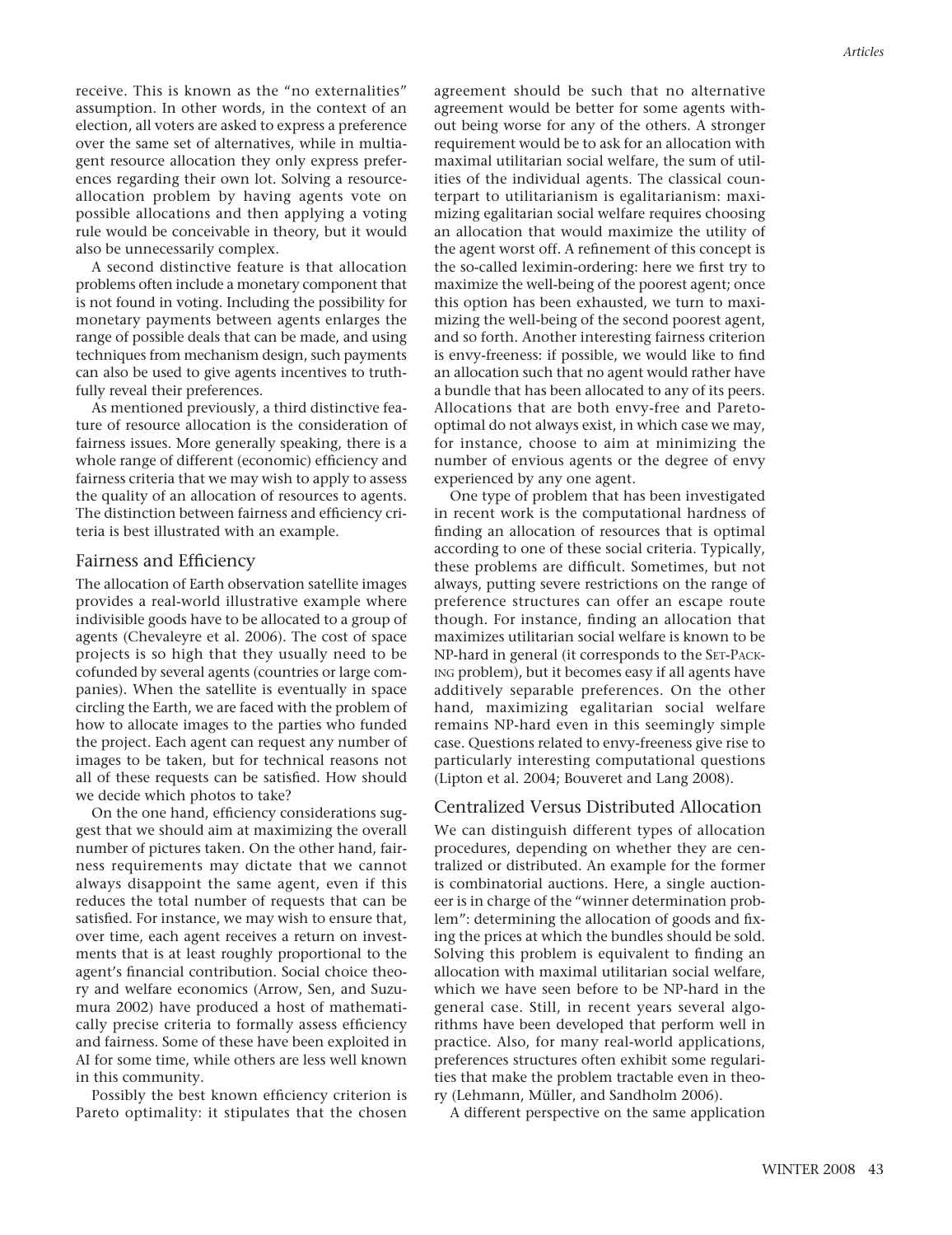problem can be taken if we assume that no central agent is dedicated to the elicitation of the others' preferences and to the computation of an optimal outcome. Under that view, agents negotiate locally, by accepting or rejecting deals proposed by some other agents (with or without side payments) until a stable situation is reached (when no more deals are possible). A possible criterion to apply what deals should be considered acceptable is for each agent to insist on an immediate benefit to themselves (such agents are said to be myopic). Additionally, we may also put structural restrictions on deals (how many agents, or goods, can be involved in a given exchange). Such restrictions put severe limitations on what can be achieved in a negotiation system.

For instance, under the assumption of myopic rationality, an agent holding two resources and valuing this bundle as "useful" would never give one of them to another agent valuing the same bundle as "extremely useful" if single resources are completely useless to both of them. If the system only allows deals involving a single resource at a time, it could remain stuck in such a local optimum. On the other hand, if no structural restrictions are present, the negotiation among such rational agents is known to always converge to an allocation with maximal utilitarian social welfare, if side payments are allowed (Sandholm 1998).

An important question is then to characterize, for a given restriction on possible deals, what restrictions on preference structures still allow us to guarantee convergence of the system to a global optimum. This question may be asked for a range of different social optimality criteria, such as maximal utilitarian/egalitarian social welfare, Pareto optimality, or envy-freeness. In general, when nothing is assumed regarding the agents' preference structures, the highest structural complexity of deals is required (if convergence is possible at all), which is of little practical interest of course. Unfortunately, some basic natural restrictions, such as monotonicity, tend not to help: it may still be possible that some specific negotiation scenario would require a very complex deal to reach an optimal allocation. A challenging question is then to identify the class of preference structures that fits a given protocol restriction, in the sense that it still allows a guarantee of this convergence property. In other words: given a class of deals allowed under some negotiation protocol and a suitable efficiency or fairness criterion for assessing the quality of allocations, can we identify conditions on the preferences of the negotiating agents that would guarantee that any sequence of acceptable deals would be bound to converge to an allocation that is optimal under the chosen criterion? Endriss et al. (2006) discuss the problem of convergence in distributed resource allocation in detail.

## Conclusion

Preference handling in combinatorial domains and its application to voting and fair division problems are examples for ongoing research efforts in the field of computational social choice. To conclude, we briefly mention some of the other research directions that have recently been explored. As this is a very active area with a fast growing body of literature, we make no attempt at being comprehensive and we are going to cite only a handful of exemplary contributions.

Much work in computational social choice applies the tools of computational complexity theory to social choice settings, particularly to the analysis of voting rules. For example, while it is computationally easy to compute the winner for most of the voting rules in regular use, there are also rules for which this problem turns out to be computationally intractable. An example is the rule proposed by C. L. Dodgson (of "Alice in Wonderland" fame) in 1876: elect the candidate who is closest to being able to beat each other candidate in a pairwise competition, for a suitable definition of "closest" (Bartholdi, Tovey, and Trick 1989b; Hemaspaandra, Hemaspaandra, and Rothe 1997).

Computational complexity has also been suggested as a barrier against manipulation in elections. Classical results from social choice theory show that for any voting rule to choose between three or more candidates that is not dictatorial (meaning that one voter always determines the outcome), there will be situations in which some voters may have an incentive to manipulate, in the sense of submitting a ballot that does not truthfully reflect their real preferences. For instance, if you have an inkling that your favorite candidate has no chance of winning, you may be tempted to vote for your second-best choice instead. In an ideal world, this kind of reasoning should not be necessary. So one direction of research that is currently being pursued is to search for voting procedures that make it computationally hard to manipulate in this manner. While there are several results establishing NP-hardness, beginning with the seminal work of Bartholdi, Tovey, and Trick (1989a), the most recent discussion has concentrated on the question to what extent such worst-case complexity results offer sufficient protection in practice, and whether or not meaningful average-case complexity results are achievable (Conitzer and Sandholm 2006; Procaccia and Rosenschein 2007). Besides manipulation in the aforementioned sense, the complexity of other forms of election control, for example, by strategically entering additional candidates into the race, has also been studied (Faliszewski et al. 2006).

Besides computational complexity, also the theory of communication complexity has been applied to social choice settings (Conitzer and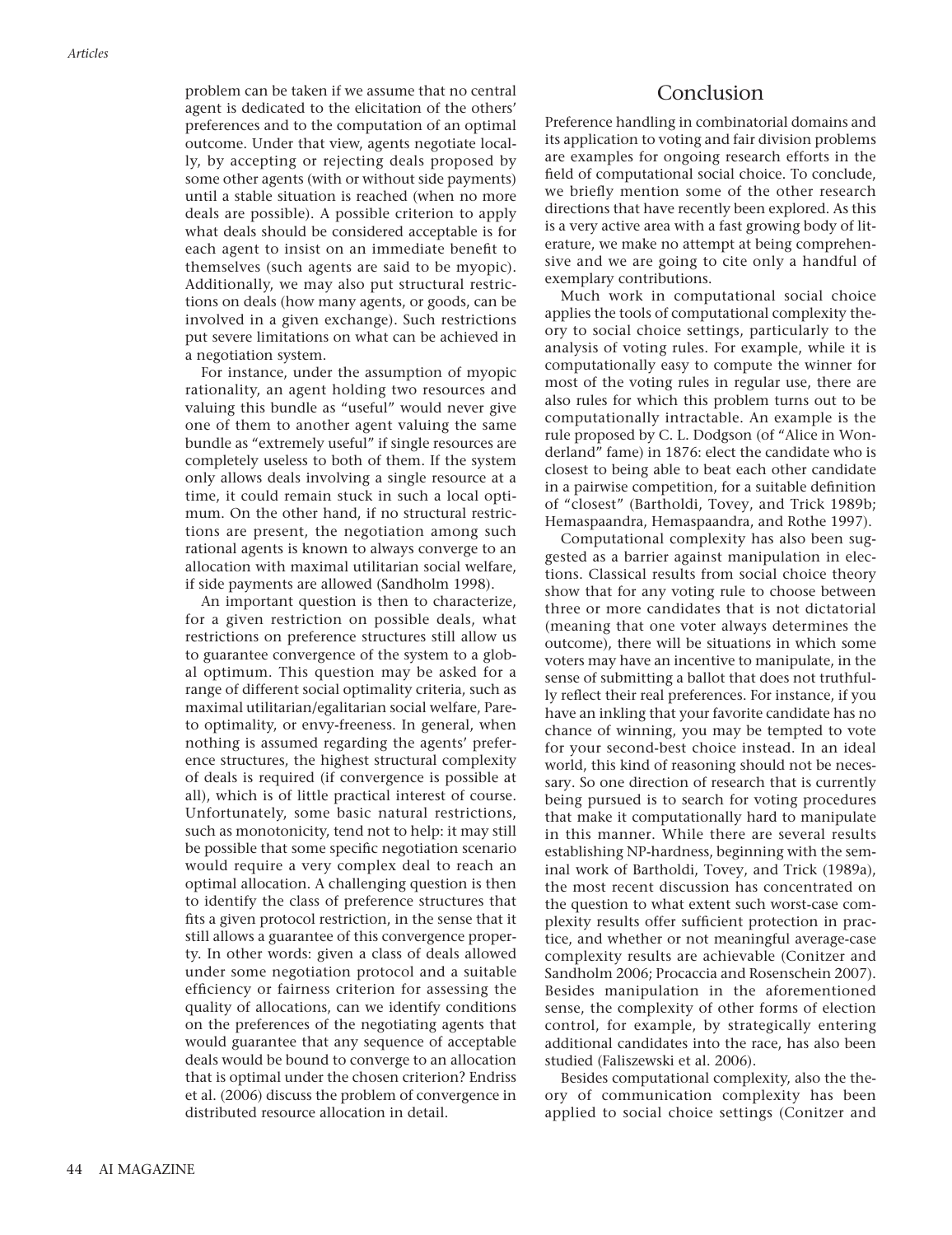Bartholdi, J. J.; Tovey, C. A.; and Trick, M. A. 1989b. Voting Schemes for Which It Can Be Difficult to Tell Who Won the Election. *Social Choice and Welfare* 6(3): 157– 165.

Benoit, J.-P., and Kornhauser, L. 1999. On the Assumption of Separable Assembly Preferences. *Social Choice and Welfare* 16(3): 429–439.

Boutilier, C., and Hoos, H. H. 2001. Bidding Languages for Combinatorial Auctions. In *Proceedings of the 17th International Joint Conference on Artificial Intelligence* (IJCAI-2001). San Francisco: Morgan Kaufmann.

Boutilier, C.; Brafman, R. I.; Domshlak, C.; Hoos, H. H.; and Poole, D. 2004. CP-nets: A Tool for Representing and Reasoning with Conditional Ceteris Paribus Preference Statements. *Journal of Artificial Intelligence Research* 21: 135–191.

Bouveret, S., and Lang, J. 2008. Efficiency and Envy Freeness in Fair Division of Indivisible Goods: Logical Representation and Complexity. *Journal of Artificial Intelligence Research* 32: 525–564.

Brams, S.; Kilgour, D.; and Zwicker, W. 1998. The Paradox of Multiple Elections. *Social Choice and Welfare* 15(2): 211–236.

Braziunas, D., and Boutilier, C. 2008. Elicitation of Factored Utilities. *AI Magazine* 29(4): 79–92.

Chevaleyre, Y.; Dunne, P. E.; Endriss, U.; Lang, J.; Lemaître, M.; Maudet, N.; Padget, J.; Phelps, S.; Rodriguez-Aguilar, J. A.; and Sousa, P. 2006. Issues in Multiagent Resource Allocation. *Informatica* 30: 3–31.

Chevaleyre, Y.; Endriss, U.; Lang, J.; and Maudet, N. 2007. A Short Introduction to Computational Social Choice. In *Proceedings of the 33rd Conference on Current Trends in Theory and Practice of Computer Scienc*e (SOFSEM-2007). Berlin: Springer-Verlag.

Chevaleyre, Y.; Endriss, U.; and Lang, J. 2006. Expressive Power of Weighted Propositional Formulas for Cardinal Preference Modeling. In *Proceedings of the 10th International Conference on Principles of Knowledge Representation and Reasoning* (KR-2006), Menlo Park, CA: AAAI Press.

Conitzer, V. 2008. Comparing Multiagent Systems Research in Combinatorial Auctions and Voting. Paper presented at the 10th International Symposium on Artificial Intelligence and Mathematics (ISAIM-2008), Fort Lauderdale, Florida, January 2008.

Conitzer, V., and Sandholm, T. W. 2005. Communication Complexity of Common Voting Rules. In *Proceedings of the 6th ACM Conference on Electronic Commerce* (EC-2005). New York: ACM Press.

Conitzer, V., and Sandholm, T. W. 2006. Nonexistence of Voting Rules That Are Usually Hard to Manipulate. In *Proceedings of the 21st AAAI Conference on Artificial Intelligence,* 627–634. Menlo Park, CA: AAAI Press.

Coste-Marquis, S.; Lang, J.; Liberatore, P.; and Marquis, P. 2004. Expressive Power and Succinctness of Propositional Languages for Preference Representation. In *Proceedings of the 9th International Conference on Principles of Knowledge Representation and Reasoning* (KR-2004). Menlo Park, CA: AAAI Press.

Endriss, U.; Maudet, N.; Sadri, F.; and Toni, F. 2006. Nego-

Sandholm 2005). How much information needs to be exchanged to determine the winner of an election or to support a particular negotiation protocol is of course especially relevant in combinatorial domains. But also in other settings it is interesting to try to quantify the degree of privacy that can be afforded to the individuals taking part in a collective decision-making process.

There have also been computational studies of so-called cake-cutting procedures (Sgall and Woeginger 2007). Designing a protocol for agents to divide a cake (a single divisible good) between them is the canonical example for a fair division problem. For instance, if we interpret fairness as envyfreeness, then the problem of fairly dividing a cake between more than three agents such that each player receives a connected piece (that is, not a collection of several small pieces from different parts of the cake) is still an open problem. Observe that, contrary to what we have discussed in this paper, cake-cutting is not a combinatorial problem.

Yet another line of work aims at developing logics for modeling social choice procedures. Just as computer scientists have long been using logic to formally specify the behavior of computer systems, to allow automatic verification of certain desirable properties of such systems, it appears promising to develop suitable logics that would allow the formal specification of social choice procedures. This line of research is also known as social software (Parikh 2002).

For a somewhat more technical introduction to computational social choice we refer the reader to our recent survey paper on the topic (Chevaleyre et al. 2007), which cannot claim to be complete either, but which does reference a large number of works for further reading. In a recent *AI Magazine* article, Walsh (2007) also reviews several branches of computational social choice (including manipulation, elicitation, and uncertainty) that we did not discuss in detail here. Finally, another rich source of information is the proceedings of the first and second International Workshops on Computational Social Choice (COMSOC-2006 and COM-SOC-2008).

#### Acknowledgments

The work of the second author has been partially supported by the Dutch NWO Vidi project "Collective Decision Making in Combinatorial Domains." The work of the other three authors has been partially supported by the French ANR project "Preference Handling and Aggregation in Combinatorial Domains." We would like to thank the reviewers of this article for their helpful feedback.

#### References

Arrow, K. J.; Sen, A. K.; and Suzumura, K., eds. 2002. *Handbook of Social Choice and Welfare.* North-Holland.